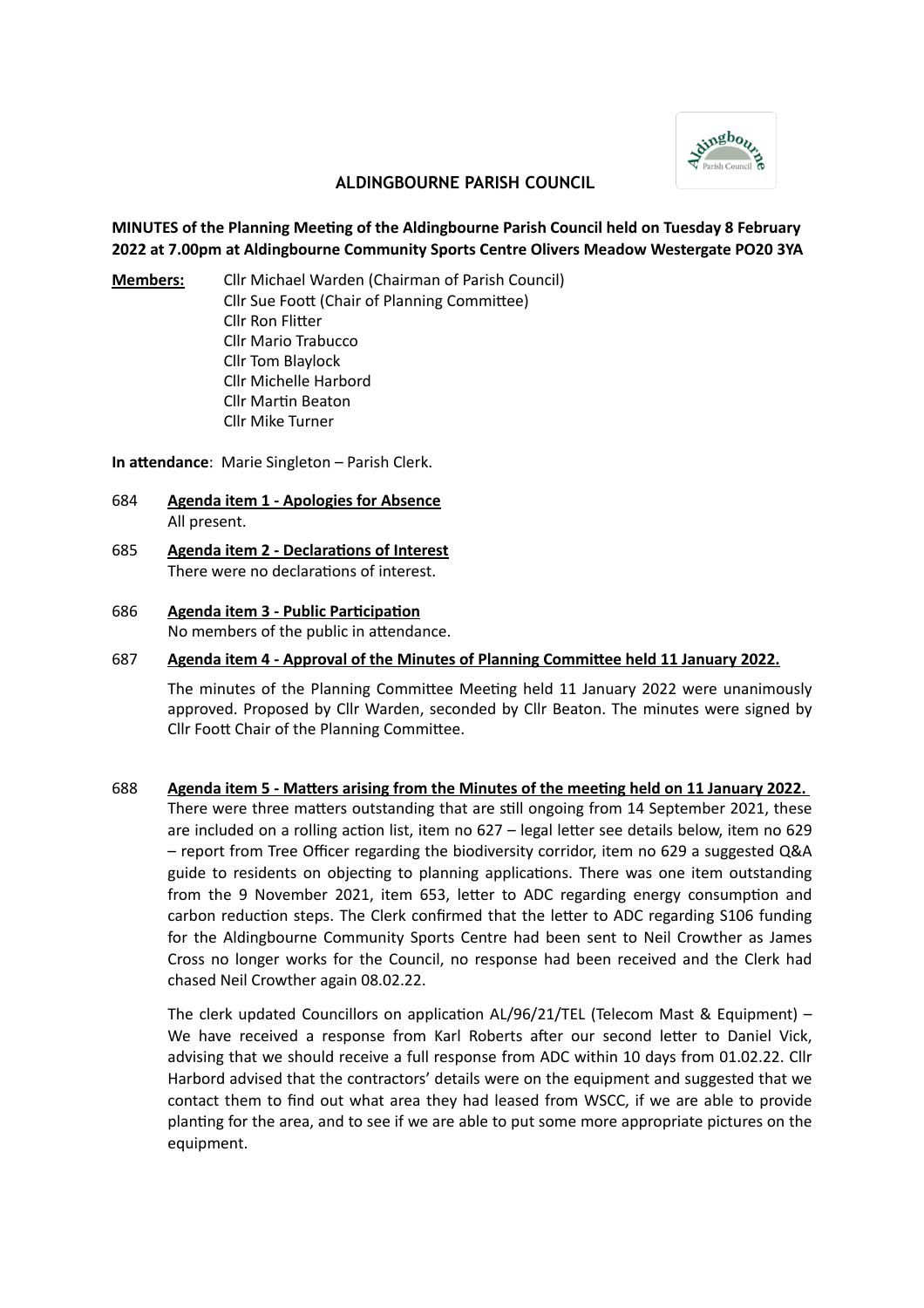# **ACTION – Clerk to chase Karl Roberts if nothing received within ten working days, and to write to contractors requesting the above information.**

Ecological letters – To minute that the final response from Neil Crowther was noted but that the Parish Council disagrees with its contents and reserves the right to respond further once the position on ecological advice that has been requested from our Barrister has been clarified. Clerk to advise Neil Crowther of our position and to copy in the Chief Executives' Office.

## **ACTION – Clerk to advise Neil Crowther that we disagree with his response to our letter and that we have requested further legal advice.**

S106 Funding for the Aldingbourne Community Sports Centre – we have not received a response to the letter we had sent requesting confirmation of the funding that was previously agreed with Karl Roberts – Clerk has once again chased Neil Crowther 08.02.22 as per above outstanding action items.

Item 676 - The Clerk had e-mailed Councillors 18.01.22 requesting specific information on the following that had been listed as a matter of concern, regarding breaches of planning permissions :-

- a) The pond project on Summers Lane Cllr Beaton to advise Clerk of specific area of concern.
- b) Dog Barn on Hook Lane where a sign for a café has materialised. (Maples Leaf Café now found to be at Parks Farm) – has the café got planning permission as it would appear it is a permanent structure?
- c) Henderson Barn (an out-barn to the main house) now looks to be lived in permanently, concerns were that this could become a development. Has planning permission for an additional dwelling been granted?
- d) Crunchy Cottage. It would appear that the original stream has not been put back in and has been developed into a garden – this was not agreed in the original application.
- e) Aldingbourne Farm Shop, a road seems to have appeared to determine from ADC which of the structures that are in place have planning consent.

The Parish Council is not aware on any of the above where permission has been granted. It was agreed that a letter should be sent to the Enforcement Officer at Arun District Council, asking for a detailed response on each development. To be copied to our District Councillors and Karl Roberts at ADC.

### **ACTION – Clerk to send letter as above.**

Item 627 - The legal letter that has currently been put together for our Barrister to consider on legal implications that ADC can be held accountable for, has had an additional paragraph added regarding enforcements. Cllr Foott has provided Clerk with appropriate wording and the letter will be sent 09.02.22, asking to what extent the Parish Council can have with the ADC Enforcement Officer in matters of breach of planning or no planning in place at all.

An additional letter on ecological advice will also be sent to our Barrister regarding application AL/113/21/OUT – Land at Bayards Lane. Cllr Beaton advised that he had attended the planning committee meeting on 02.02.22 and despite all objections, the planning application had been approved with no recourse to any ecological concerns. It was agreed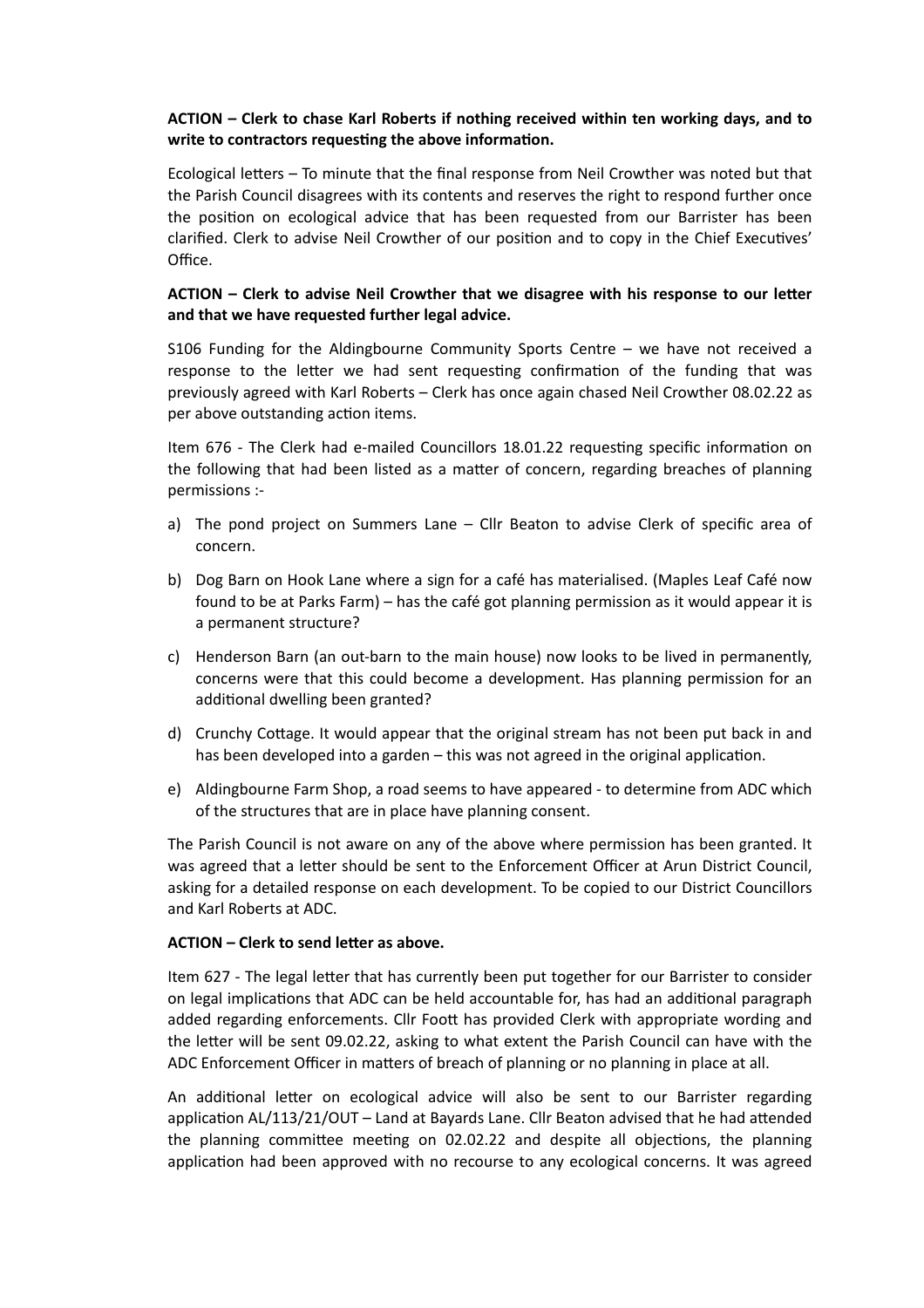that the Clerk should advise ADC that we would be taking matters further and advise them we are considering mounting a legal challenge.

# **ACTION – The Clerk to advise ADC of our decision to consider mounting a legal challenge on application AL/113/21/OUT.**

#### 689 **Agenda item 6 – To consider any items not on the agenda** Nothing that is not already on the agenda.

### 690 **Agenda item 7 – Planning Correspondence**

To note any Planning related correspondence and agree responses as appropriate.

- To note Clerk has responded to ADC on planning decisions as per the previous minutes.
- Planning Committee Meeting 02/02/22 Application AL/113/21/OUT Cllr Beaton attended – see above action item under 687.
- Copied into a letter to Mr & Mrs Treagus from Andrew Griffith re application AL/ 129/21/OUT – noted.
- Government Housing Delivery Test results for ADC to note that the letter had been sent to Andrew Griffith MP and circulated to all Councillors.
- 691 **Agenda item 8 To receive an update regarding Aldingbourne Neighbourhood Plan** Nothing new to report.
- 692 **Agenda item 9 to note any matters relating to the current BEW Master plan Consultation** Nothing new to report.
- 693 **Agenda item 10** To discuss any recent Planning Applications as noted below **Application Number:** AL/107/21/PL

**Address:** Woodgate Centre, Oak Tree Lane, Woodgate PO20 3GU

**Application Details:** Demolition of the Woodgate Centre buildings (including 3 No. residential dwellings) & the construction of 180 No. residential dwellings with the creation of new vehicular access with footways and cycleways, ancillary road infrastructure, emergency access arrangements, associated parking, public open space, including children's play space, landscape planting, surface water attenuation & drainage & other associated infrastructure. This site in in Cil Zone H SP2, BEW Strategic Site and is not CIL Liable.

**TO NOTE THIS IS AN AMENDMENT TO THE APPLICATION ON OUR AGENDA 12.10.21 OBJECTION – We still fully object to this application and would refer you to the letter submitted by our Planning Consultants October 2021. We also note the concerns of all the other agencies and would agree with the concerns they have raised. In addition, the application makes reference to non-existent infrastructure which may never exist, and this should be removed from the submission.**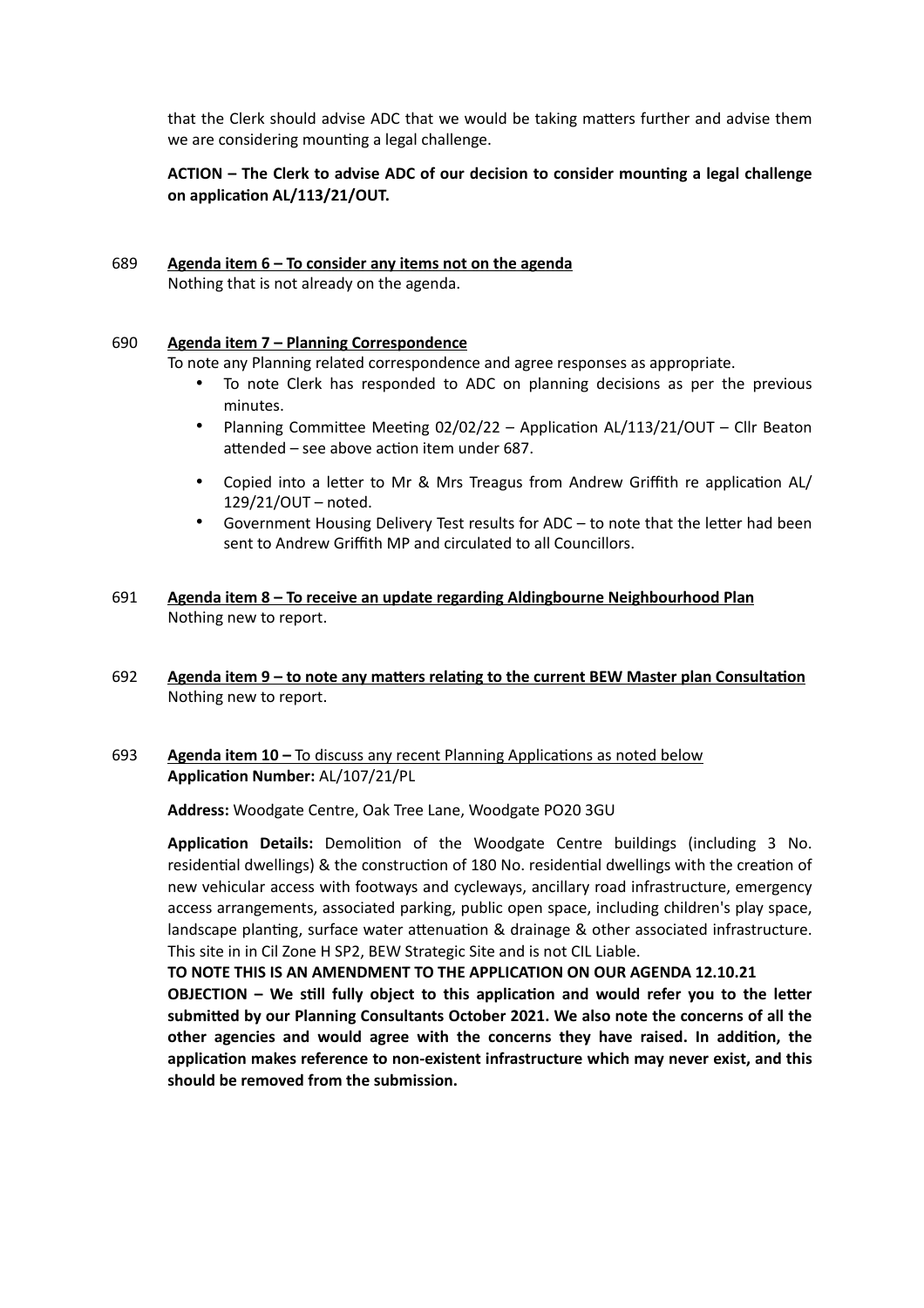### **Application Number:** AL/141/21/RES

**Address:** Land North of Lee's Yard, Lidsey Road, Woodgate

**Application Details:** Approval of reserved matters following outline planning permission AL/ 21/20/OUT for the approval of the appearance, layout, scale, and landscaping for 5 no 4-bed dwellings, 14 no 3-bed dwellings and 19 no 2=bed dwellings. This site is in CIL Zone 3 and is CIL liable as new dwellings.

**OBJECTION - We note the revised plans for land north of Lees yard and would comment that we object to the layout of the development and are disappointed that the Community Land Trust has not been consulted on the revised plans. They were involved in the development of the original designs and should be fully engaged in moving forward, given that they will receive some of the properties. The Parish Council expects the CLT to have the same arrangements under the original section 106 agreement. No other arrangement will be acceptable to the Parish Council.**

- o **In terms of the design, whilst we can see that the efficient road layout has allowed more community space this has resulted in less effective community space. The original concept was to create a village feel to the design, not yet another standard building site, through locating the community space at the centre of the development.**
- o **Moving the open space to the entrance is not conducive to creating a community space. It has cars entering and exiting the site, possibly at speed and we do not see this being a safe space for families and particularly children, particularly compared to the original plans.**
- o **We are surprised at the number of detached properties considering that the housing provision is all affordable.**
- o **There appear to be two large trees that are lost or threatened on the northern part of the site.**
- o **One property C3H10 appears to be located in the surface water flooding zone**
- o **In addition, we do not think that the multiple car parking spaces placed adjacent to the properties are practical:**
- o **The parking areas located roadside along the northern road creates a very urban feel for the site in this location.**

**Application Number:** AL/139/21/PL

**Address**: Old Hundred, Sack Lane, Lidsey

**Application Details:** Conversion of existing two no residential dwellings to one no 4-bed residential dwelling.

**NO OBJECTION – The Parish Council has no objection to this application but would comment that if ADC are not meeting their Housing Test, then should decisions be made on converting two houses into one.**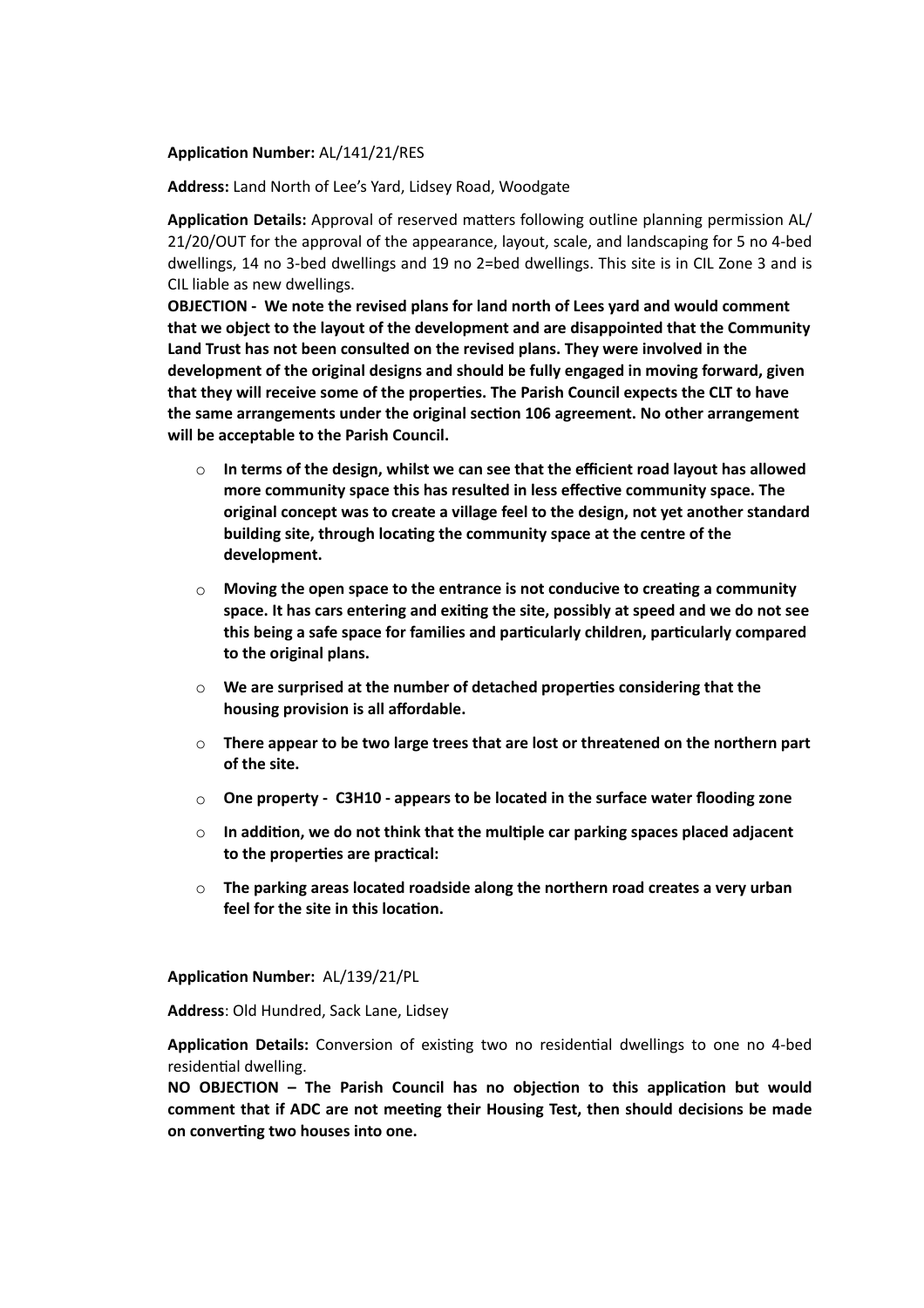**Application Number:** AL/4/2/PL

**Address**:Mildmay, Hook Lane, Aldingbourne PO20 3TE

**Application Details:** Demolition of existing property and erection of new four bed dwelling house with ancillary parking. Resubmission of AL/89/21/PL

**OBJECTION –** The Parish Council objects to this application as previously advised on 14.10.21. The plans submitted do not accurately reflect the development. The proposal represents the over development of this site. If the District Council are minded to approve this application, then the following conditions should apply:- The drainage outside the property is dealt with correctly as there are major issues with surface water pertaining to this property. A Planning Officer visit the site to view the use of garden buildings/sheds for accommodation.

## 694 **Agenda item 11 - To note any recent planning decisions Application Number**: WSCC/042/21

**Address**: Lidsey Wastewater Treatment Works, Lidsey PO00 9PH

**Application Details**: Construction and operation of a Ferric Dosing Kiosk

**Decision**: **APPROVED**

**Decision Date**: **01/02/22**

**Application Number:** AL/133/21/HH

**Address:** Mellotron 8 Dukes Road, Fontwell BN18 0SP

**Application Details:** Erection of a single storey extension **Decision: APPROVED**

**Decision Date: 26/12/2021**

**Application Number:** AL/126/21/PL

**Address:** Ryefields Farmhouse, Oak Tree Lane, Woodgate PO203GU

**Application Details:** Demolition of existing building & erection of 5 No houses comprising 1 No 4-bed detached, 2 No 4-bed link detached & 2 No 3-bed detached houses with associated access & parking (resubmission following AL/72/19/PL). This site is in CIL Zone 1 & is Zero Rated. Residential Mews consisting of six no dwellings. **Decision: REFUSED**

**Decision Date: 14/01/2022**

Meeting finished at 8.20pm.

### 695 **Agenda Item 12 - Date of next meeting – Tuesday 8 March 2022 at 7.00pm**